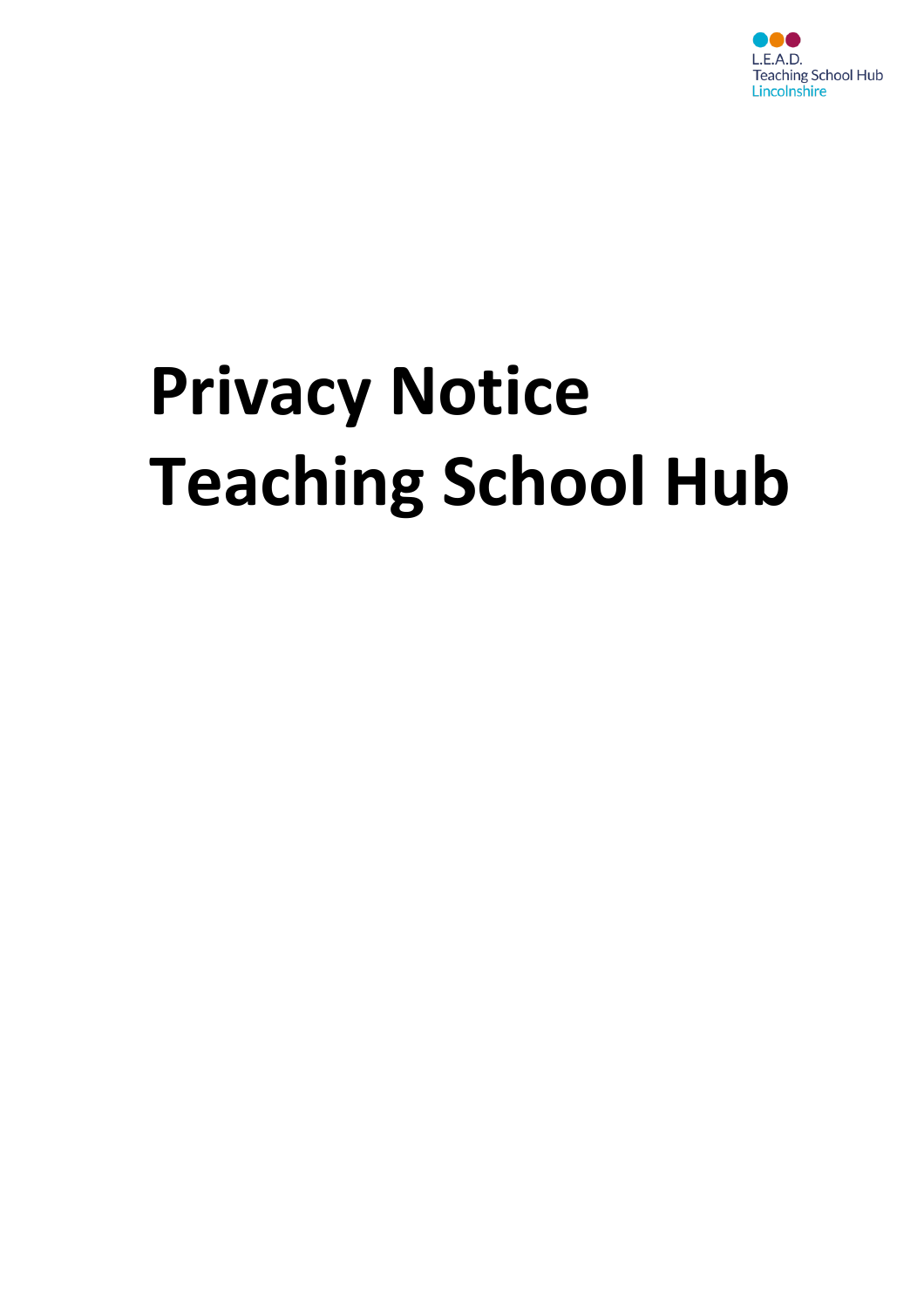### **Document Management Information**

| <b>Applicable to:</b>          | All staff in all Academies and Central Support Services including individuals<br>employed by the Trust, contractors and agency staff.<br>All Members and Trustees. |
|--------------------------------|--------------------------------------------------------------------------------------------------------------------------------------------------------------------|
| Dissemination:                 | The policy will be available to staff via the Trust's Policy Centre                                                                                                |
| Implementation:                | Applicable to L.E.A.D. Teaching School Hub                                                                                                                         |
| Training:                      | On request                                                                                                                                                         |
| <b>Review Frequency:</b>       | The policy will be reviewed every three years. The policy will also be<br>reviewed earlier if needed in the light of new evidence/legislation/guidance             |
| <b>Policy Author:</b>          | Amanda Griffiths, Teaching School Hub Director                                                                                                                     |
| <b>Executive Policy Owner:</b> | Bobby Thandi, Deputy Chief Executive                                                                                                                               |
| <b>Approval Date:</b>          | 18 June 2021                                                                                                                                                       |
| <b>Next Review Due:</b>        | May 2022                                                                                                                                                           |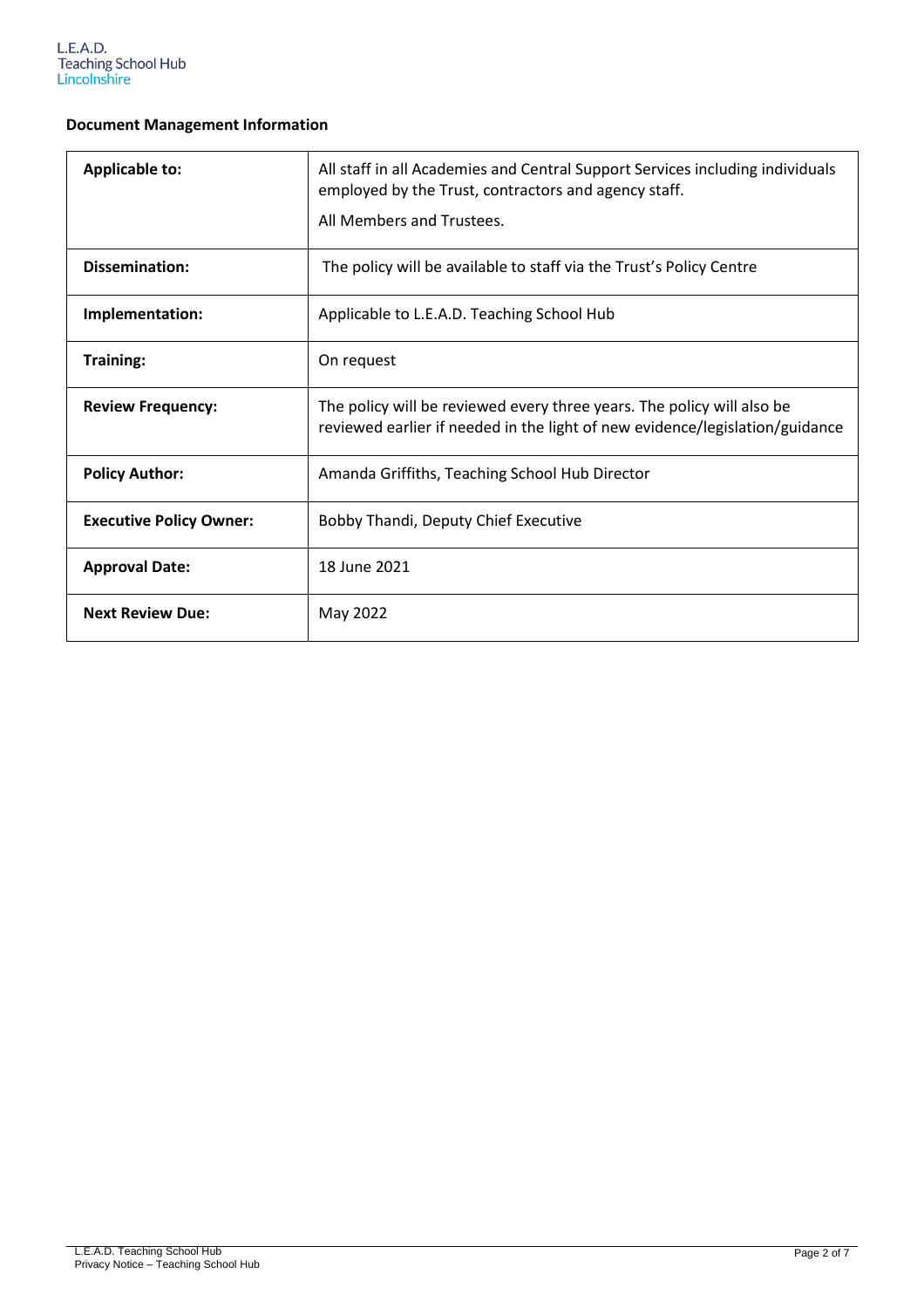## **Contents**

| 1.  |  |
|-----|--|
| 2.  |  |
| 3.  |  |
|     |  |
| 4.  |  |
| 5.  |  |
| 6.  |  |
| 7.  |  |
| 8.  |  |
| 9.  |  |
| 10. |  |
| 11. |  |
| 12. |  |
| 13. |  |
| 14. |  |
| 15. |  |
| 16. |  |
| 17. |  |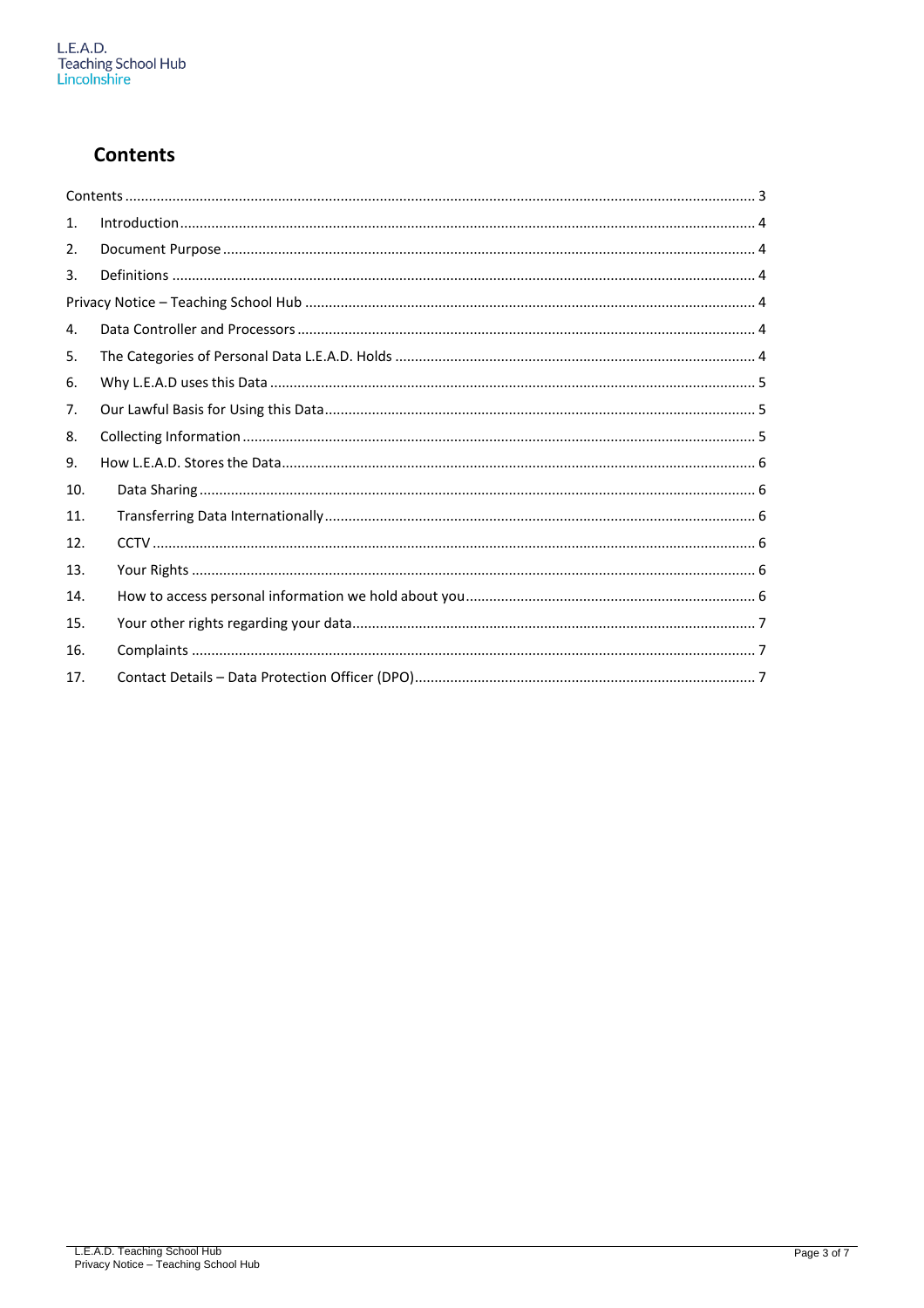#### **1. Introduction**

**1.1** Under data protection law, individuals have a right to be informed about how the Trust and its Academies use any personal data that is held about them. We, L.E.A.D. Academy Trust, comply with this right by providing Privacy Notices to individuals where we are processing their personal data.

#### **2. Document Purpose**

**2.1** The purpose of this Privacy Notice is to explain how the Trust collects, stores and uses personal data about individuals we engage with regards to the Trusts Teaching School Hub.

#### **3. Definitions**

- **3.1 Trust** means all Academies within the L.E.A.D. Academy Trust , as well as Head Office and central services operations.
- **3.2 Executive Leadership Team** means the Chief Executive Officer ("CEO") and the direct line management reports of the CEO (the "Directors").

#### **Privacy Notice – Teaching School Hub**

#### **4. Data Controller and Processors**

- **4.2** L.E.A.D. is the Data Controller for the purposes of data protection law and therefore will determine the purposes for which personal data is processed (the 'why' and the 'how'). Your Academy and authorised 3rd parties, e.g. Bromcom, process and 'use' data on behalf of (under the supervision/control) the Trust and are therefore Data Processors.
- **4.3** The postal address of the Trust is: 5a, The Ropewalk Nottingham NG15DU
- **4.4** The Trusts Data Protection Officer is Lee Jepson
- **4.5** The Trust will ensure that your personal data is processed fairly and lawfully, is accurate, is kept secure and is retained for no longer than is necessary.

#### **5. The Categories of Personal Data L.E.A.D. Holds**

- **5.1** We process data relating to those we otherwise engage with. Personal data that we may collect, use, store and share (when appropriate) about you includes, but is not restricted to:
	- Personal information, including name, email address, your employer/school name, a booking contact (if different) and any details that you have specifically entered when booking a place on a course/event or making an enquiry.
	- Other information relating to Early Careers Teachers Programme and information required to register for courses/training offered through the Teaching School Hub and the Ambition Institute as well as other partners may include and not be limited to, date of birth, ethnicity, gender, education and work data, next of kin details and a photograph.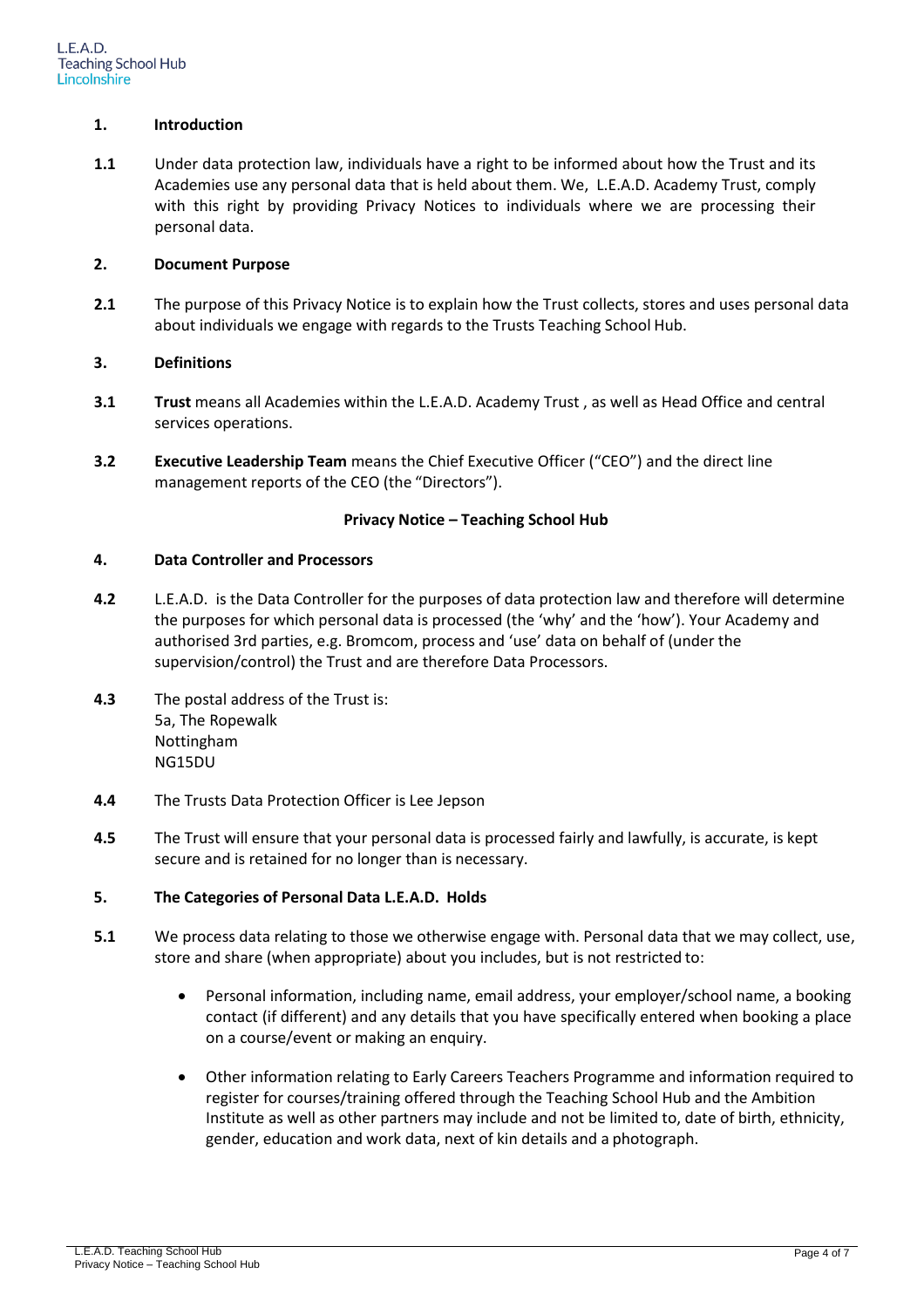#### **6. Why L.E.A.D. uses this Data**

- **6.1** We will process your personal data when you register and attend course or event/training/course. This is to assist us with understanding how many individuals will attend an event and the arrangements that we have to put in place to ensure that the event/training/course can operate appropriately.
- **6.2** We value your interest and would like to keep in touch with you. We would like to use your personal details for the purpose of sending you marketing materials such as invitations to future events and newsletters by post and email.
- **6.3** Your data may also be used for,
	- Delivering and supporting you with the Teaching School Hub courses you have booked.
	- Check the quality of the CPD services.
	- In the Dept for Education audits.
	- In any financial audits we are required to complete.
	- Research and planning of new services we plan to offer.

#### **7. Our Lawful Basis for Using this Data**

- **7.1** We only collect and use personal information about you when the law allows us to. Most commonly, we use it where we need to:
	- Book and manage an event/training or course on the grounds of our legitimate interest.
- **7.2** We will process your personal data in the case of communication by email for marketing purposes on the basis of your consent. You have the right to opt out of this type of processing at any time.
- **7.3** Less commonly, we may also use personal information about you where:
	- You have given us consent to use it in a certain way
	- We need to protect your vital interests (or someone else's interests).
	- It is required for the establishment, exercise or defence of legal claims, or whenever courts are acting in their judicial capacity.
- **7.4** Where you have provided us with consent to use your data, you may withdraw this consent at any time. We will make this clear when requesting your consent, and explain how you go about withdrawing consent if you wish to do so. More detail is contained in the Trust's Data Protection Policy.
- **7.5** Some of the reasons listed above for collecting and using personal information about you overlap, and there may be several grounds which justify the Trust's use of your data.

#### **8. Collecting Information**

**8.1** Whilst the majority of information we collect from you is mandatory, there is some information that you can choose whether or not to provide to us. Whenever we seek to collect information fromyou,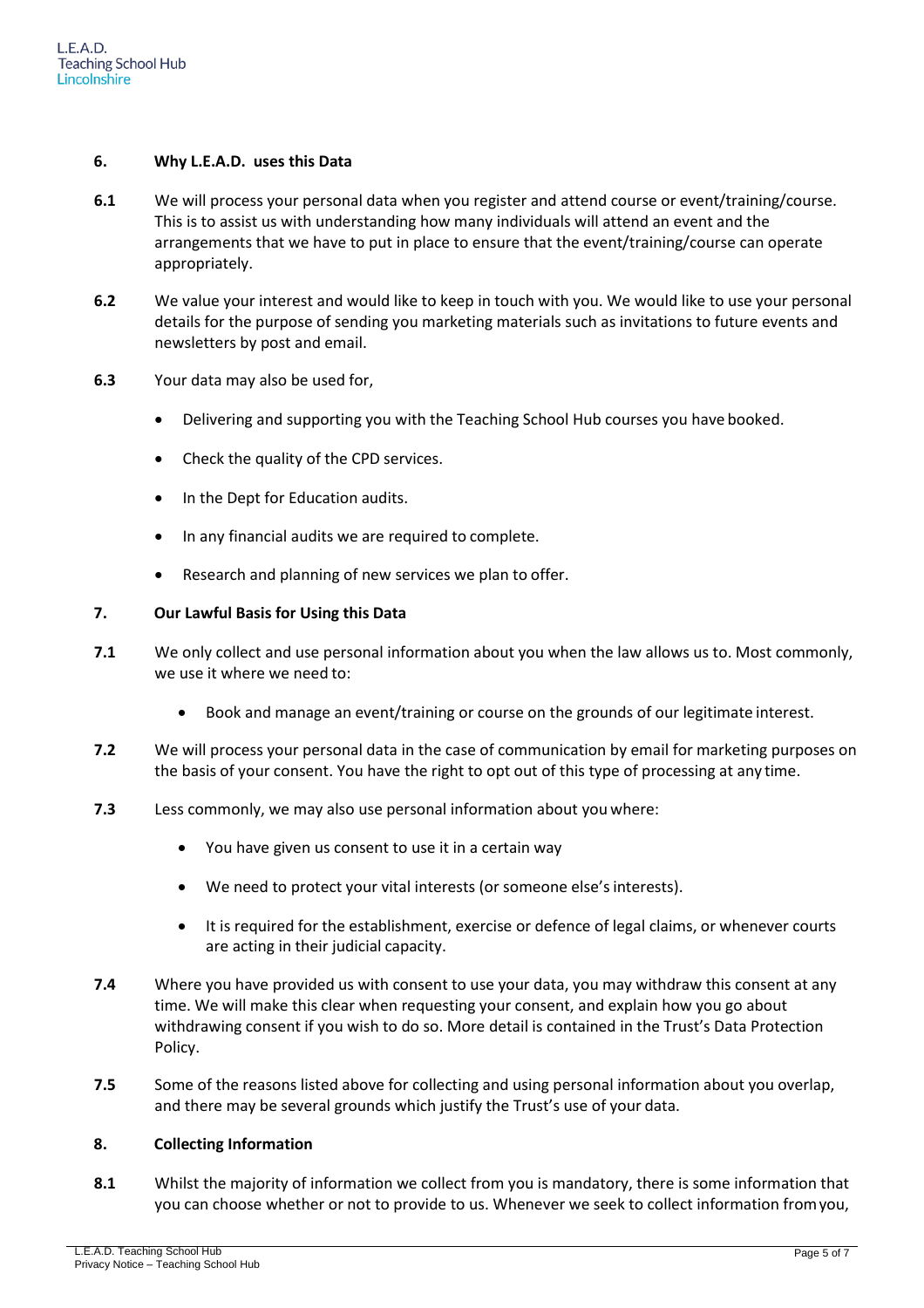we will make it clear whether you must provide this information (and if so, what the possible consequences are of not complying), or whether you have a choice.

#### **9. How L.E.A.D. Stores the Data**

**9.1** The data collected will be stored securely on the Trust's MIS, limited personal data will be stored securely on a Google document on the Trust's Google Drive.

#### **10. Data Sharing**

**10.1** We do not share personal information about you with any third party without your consent unless the law and our policies allow us to do so. We may share your booking details and CPD feedback with the DFE if we are asked to do so. The Teaching school Hub works in partnership with the Education Development Trust, personal data will be shared with the Education Development Trust for the purposes set out in this privacy notice, and a number of other third parties in relation to your training or course that you are participating in.

#### **11. Transferring Data Internationally**

**11.1** Where we transfer personal data to a country or territory outside the European Economic Area, we will do so in accordance with data protection law.

#### **12. CCTV**

**12.1** At the site of the Teaching School Hub CCTV is operated on site. This is considered necessary to protect staff, students' and visitor's safety and/or Trust property.

#### **13. Your Rights**

- **13.1** You have the right to:
	- Ask for access to your personal information.
	- Ask for rectification of the information we hold about you.
	- Ask for the erasure of information about you.
	- Data portability i.e. have your personal information transmitted electronically to another organisation in certain circumstances.
	- Object to us processing your information.

#### **14. How to access personal information we hold about you**

- **14.1** Individuals have a right to make a Subject Access Request to gain access to personal information that the Trust holds about them. If you want to make a request, please contact the Trusts Data Protection Officer.
- **14.2** If you make a Subject Access Request and we do hold the requested information about you, we will:
	- Give you a description of it.
	- Tell you why we are holding and processing it, and how long we will keep it for.
	- Explain where we got it from, if not from you.
	- Tell you who it has been, or will be, shared with.